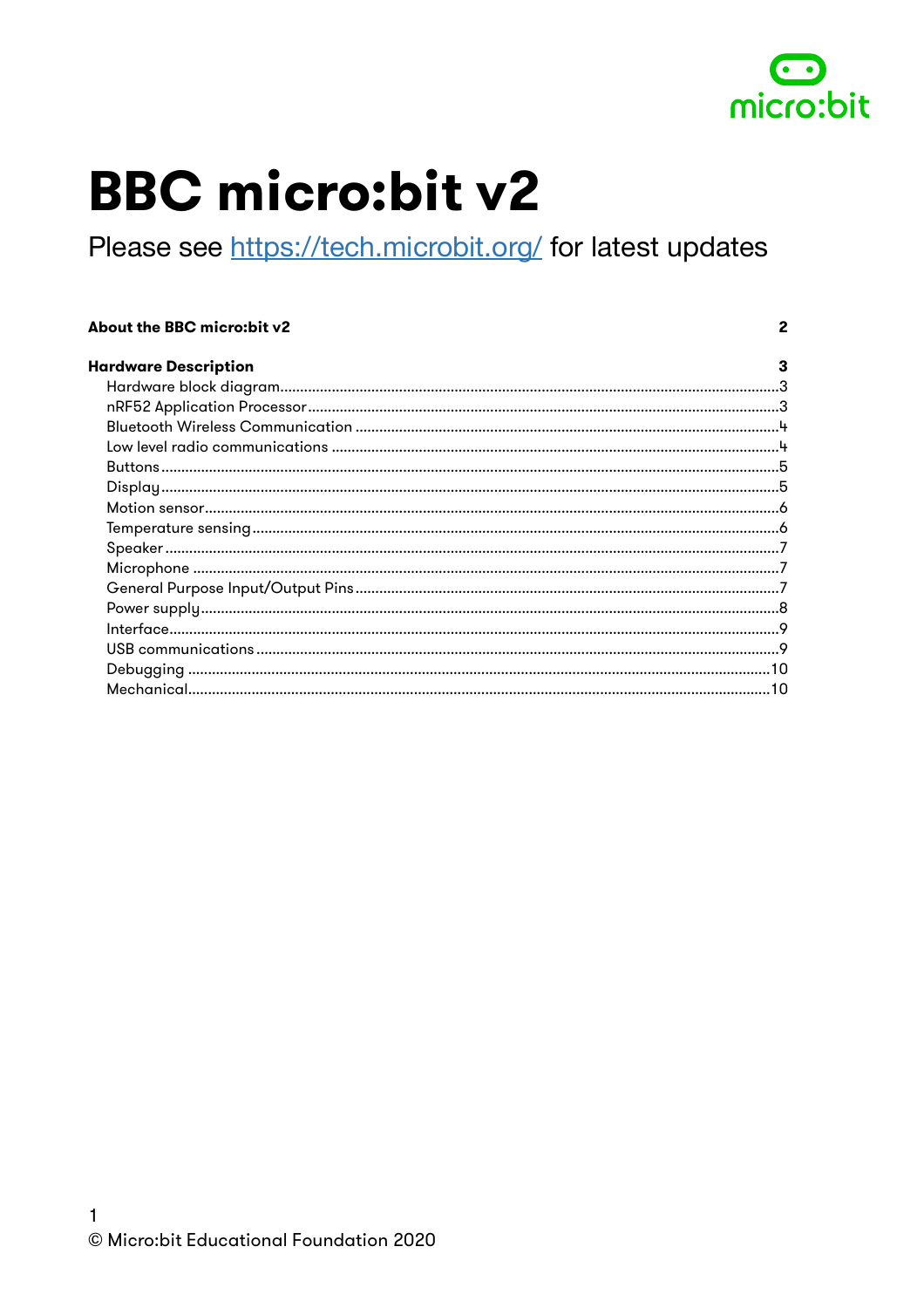

## <span id="page-1-0"></span>**About the BBC micro:bit v2**

The micro:bit is Single Board Computer (SBC) that contains an application processor with a variety of on-chip peripherals. Other peripherals are connected to this chip.

An interface processor is connected to the application processer and manages communication via the USB interface, including the drag-and-drop code flashing process. The interface processor does not control any of the peripherals on the board but is connected to the application processor on the internal board I2C bus.

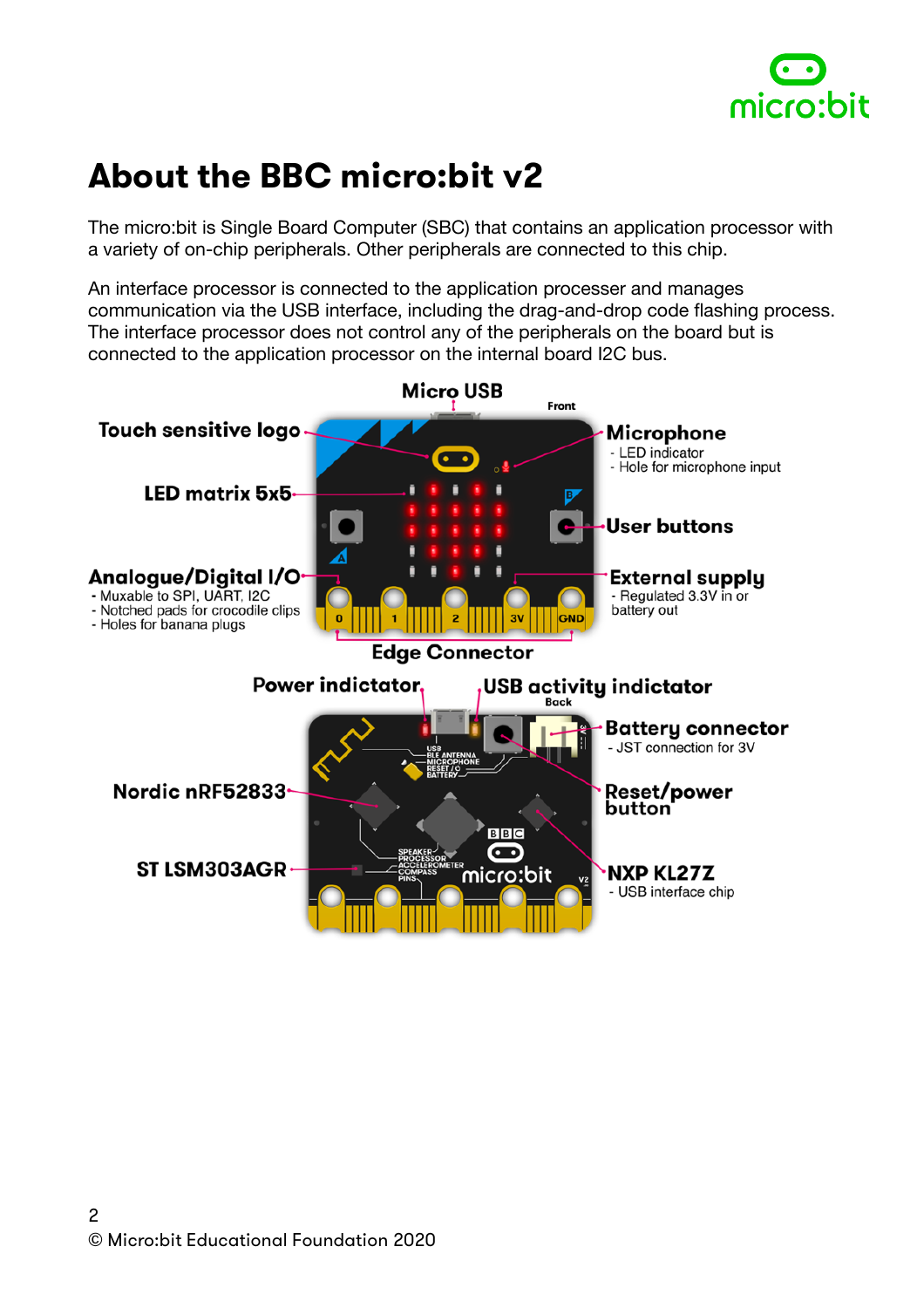

## <span id="page-2-0"></span>**Hardware Description**

#### <span id="page-2-1"></span>**Hardware block diagram**



#### <span id="page-2-2"></span>**nRF52 Application Processor**

The nRF52 application processor is where user programs run. A single, complete application including user code, runtime code and Bluetooth stack is loaded and run directly from on chip flash memory. All user accessible GPIO pins are provided by this processor. There is an onboard 2.4GHz radio peripheral used to provide Bluetooth and custom radio capabilities via an off-chip aerial.

| item         | details                                 |
|--------------|-----------------------------------------|
| Model        | Nordic nRF52833                         |
| Core variant | Arm Cortex-M4 32 bit processor with FPU |
| Flash ROM    | 512KB                                   |
| <b>RAM</b>   | 128KB                                   |
| Speed        | 64MHz                                   |
| Debug        | SWD, J-Link/OB                          |
| More Info    | Software, NRF52 datasheet               |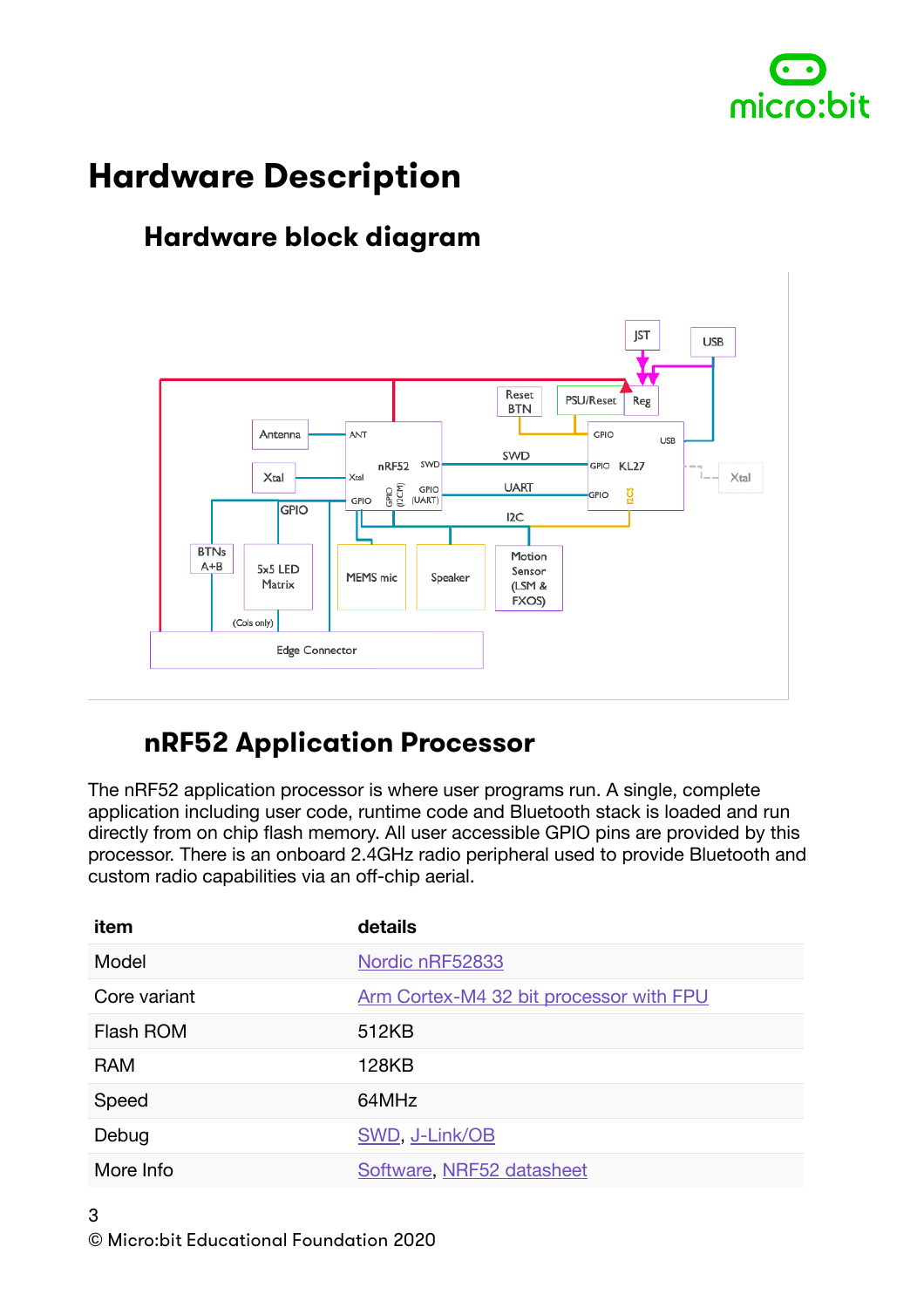

#### <span id="page-3-0"></span>**Bluetooth Wireless Communication**

The on board 2.4GHz transceiver supports Bluetooth communications via the [Nordic](https://www.nordicsemi.com/Software-and-tools/Software/S113)  [S140 SoftDevice](https://www.nordicsemi.com/Software-and-tools/Software/S113), which provides a fully qualified Bluetooth low energy stack. This allows the micro:bit to communicate with a wide range of Bluetooth devices, including smartphones and tablets.

| item                 | details                                                                        |
|----------------------|--------------------------------------------------------------------------------|
| <b>Stack</b>         | Bluetooth 5.1 with Bluetooth Low Energy(BLE)                                   |
| Band                 | 2.4GHz ISM (Industrial, Scientific and Medical)<br>2.4GHz2.41GHz               |
| Channels             | 50 2MHz channels, only 40 used (0 to 39), 3<br>advertising channels (37,38,39) |
| Sensitivity          | -93dBm in Bluetooth low energy mode                                            |
| <b>Tx Power</b>      | -40dBm to 4dBm                                                                 |
| Role                 | <b>GAP Peripheral &amp; GAP Central</b>                                        |
| Congestion avoidance | <b>Adaptive Frequency Hopping</b>                                              |
| <b>Profiles</b>      | <b>BBC</b> micro: bit profile                                                  |
| More Info            | <b>Bluetooth</b>                                                               |

#### <span id="page-3-1"></span>**Low level radio communications**

The on board 2.4GHz transceiver supports a number of other radio communications standards, on which we build the microbit-radio protocol This protocol provides a very simple small-packet broadcast radio interface between other devices that support it, such as other micro:bit devices. The 'radio' interface that appears in a number of the languages on the micro:bit is built on top of this protocol. Additionally, the micro:bit runtime software adds a 'group code' to each data payload, allowing for simple user managed device addressing and filtering to take place.

| item         | details                |
|--------------|------------------------|
| Protocol     | <b>Micro:bit Radio</b> |
| Freq band    | 2.4GHz                 |
| Channel rate | 1Mbps or 2Mbps         |
| Encryption   | None                   |
| Channels     | 80(080)                |
| Group codes  | 255                    |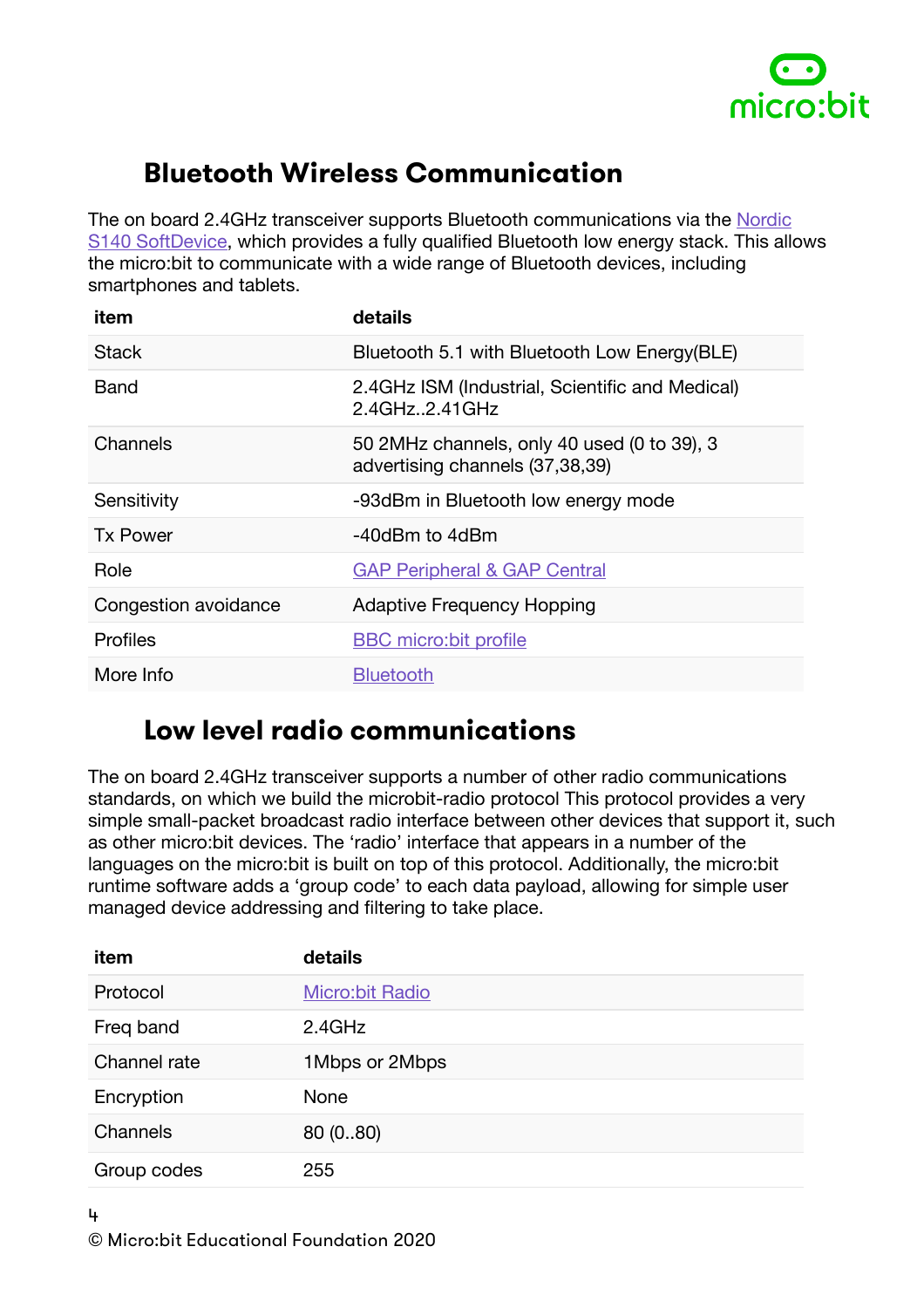

| item         | <b>details</b>                                                    |
|--------------|-------------------------------------------------------------------|
| Tx power     | Eight user configurable settings from 0(-30dbm) to 7<br>$(+4dbm)$ |
| Payload size | 32 (standard) 255 (if reconfigured)                               |
| More Info    | <b>Micro:bit Radio</b>                                            |

#### <span id="page-4-0"></span>**Buttons**

The two buttons on the front of the micro:bit, and the 1 button on the back, are tact momentary push-to-make buttons. The back button is connected to the KL27 interface processor and to the NRF52 processor for system reset purposes. This means that the application will reset regardless of if it is powered from USB or from battery.

Front buttons A and B can be programmed in the user application for any purpose. A and B are debounced by software, which also includes short press, long press, and 'both A+B' press detection. Buttons operate in a typical inverted electrical mode, where a pullup resistor ensures a logical '1' when the button is released, and a logical '0' when the button is pressed. Both A and B buttons are connected to GPIO pins that are also accessible on the micro:bit edge connector.

| item        | details                                         |
|-------------|-------------------------------------------------|
| <b>Type</b> | 2 tactile user buttons, 1 tactile system button |
| Debounce    | (A & B) software debounced, 54ms period         |
| Pullup      | (A & B) external 4K7, (System) 10K              |

## <span id="page-4-1"></span>**Display**

The display is a 5x5 array of LEDs. It is connected to the micro:bit as a 5x5 matrix. Runtime software repeatedly refreshes this matrix at a high speed, such that it is within the user persistence of vision range, and no flicker is detected. This LED matrix is also used to sense ambient light, by repeatedly switching some of the LED drive pins into inputs and sampling the voltage decay time, which is roughly proportional to ambient light levels.

| item                        | details                             |
|-----------------------------|-------------------------------------|
| <b>Type</b>                 | miniature surface mount red LED     |
| <b>Physical structure</b>   | 5x5 matrix                          |
| <b>Electrical structure</b> | 5x5                                 |
| Intensity control           | Software controlled up to 255 steps |
|                             |                                     |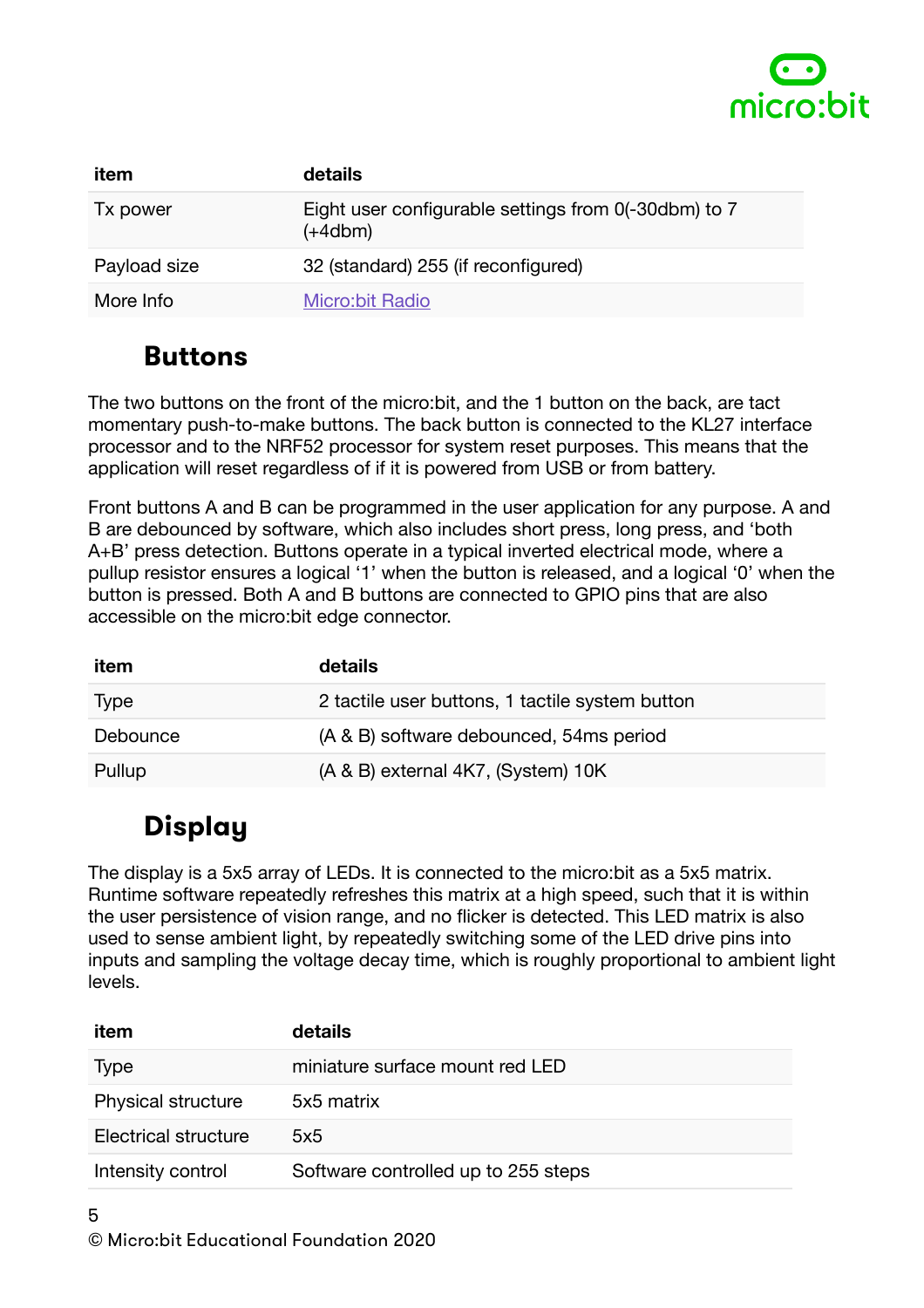

| item               | details                                         |
|--------------------|-------------------------------------------------|
| Sensing            | ambient light estimation via software algorithm |
| Colour sensitivity | red centric, red is 700nm                       |

#### <span id="page-5-0"></span>**Motion sensor**

The micro:bit has a combined accelerometer and magnetometer chip that provides 3-axis sensing and magnetic field strength sensing. It also includes some on board gesture detection (such as fall detection) in hardware, and additional gesture sensing (e.g. logoup, logo-down, shake) via software algorithms. A software algorithm in the standard runtime uses the on-board accelerometer to turn readings into a board orientation independent compass reading. The compass must be calibrated before use, and the calibration process is automatically initiated by the runtime software. This device is connected to the application processor via the I2C bus.

The micro:bit has a footprint for two different motion sensors: one made by ST (the LSM303AGR) and one by NXP (FXOS8700CQ). The micro:bit DAL supports both of these sensors, detecting them at runtime. Only one sensor will ever be placed.

| item              | details                                                                  |
|-------------------|--------------------------------------------------------------------------|
| Model             | LSM303AGR                                                                |
| Features          | 3 magnetic field and 3 acceleration axis, 2/4/8/16g<br>ranges            |
| Resolution        | 8/10/12 bits                                                             |
| On board gestures | 'freefall'                                                               |
| Other gestures    | Other gestures are implemented by software<br>algorithms in the runtime. |

#### <span id="page-5-1"></span>**Temperature sensing**

The NRF52 application processor has an on board core temperature sensor. This is exposed via the standard runtime software, and provides an estimate of ambient temperature.

| item          | details       |
|---------------|---------------|
| Type          | on-core NRF52 |
| Sensing range | -40C  105C    |
| Resolution    | 0.25C steps   |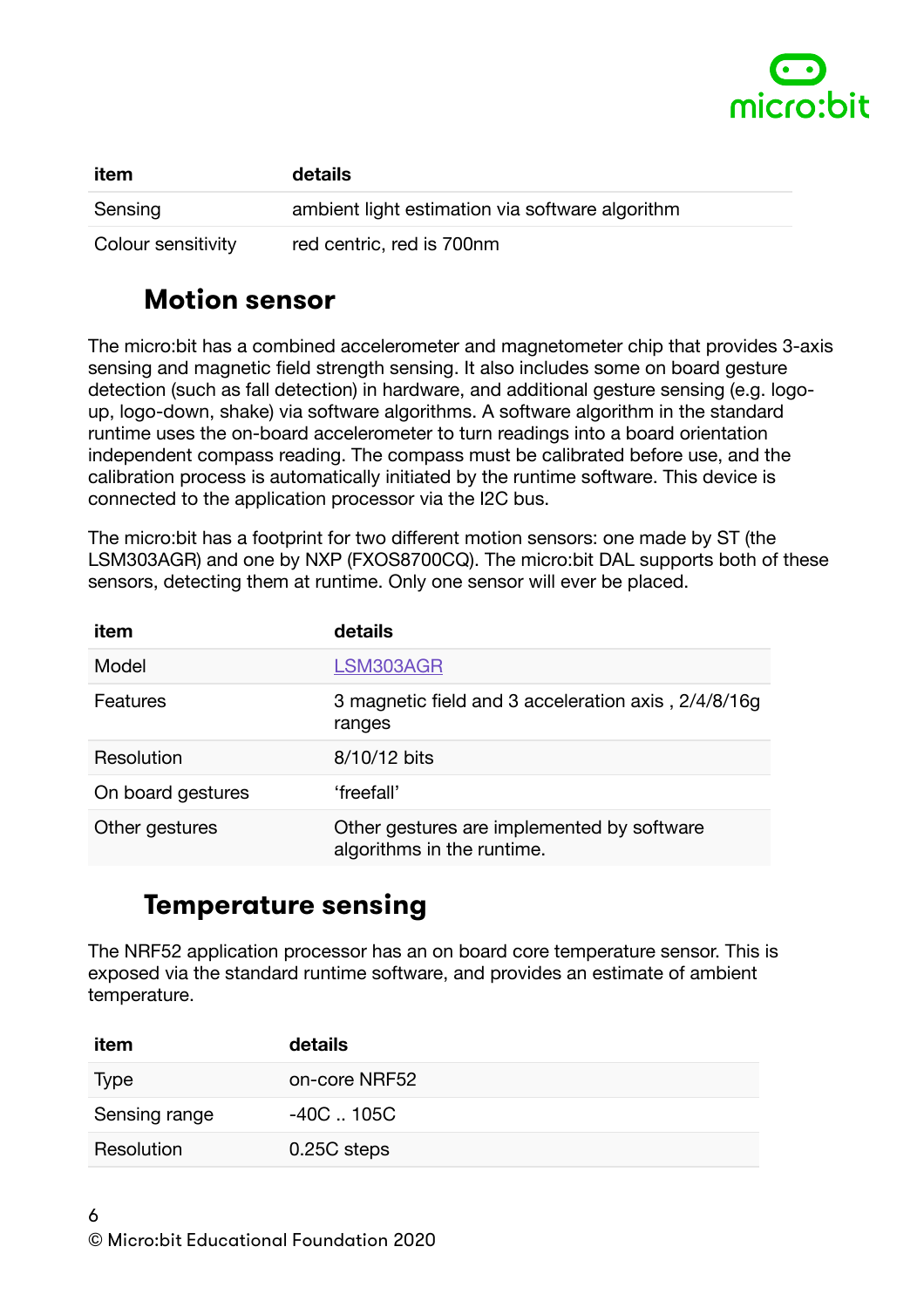

| item      | details                |
|-----------|------------------------|
| Accuracy  | $+/-5C$ (uncalibrated) |
| More Info | <b>DAL Thermometer</b> |

#### <span id="page-6-0"></span>**Speaker**

In addition to outputing sound via PWM on the pins, the micro:bit has a PCB mounted magnetic speaker to which sound output is mirrored.

| item                    | details                         |
|-------------------------|---------------------------------|
| Type                    | <b>JIANGSU HUANENG MLT-8530</b> |
| <b>SPL</b>              | 80dB @ 5V, 10cm                 |
| Self-resonant frequency | 2700Hz                          |
| More Info               | <b>Datasheet</b>                |

#### <span id="page-6-1"></span>**Microphone**

An on board MEMs microphone provides a sound input to the micro:bit and a built in LED indicator on the front of the board shows the user when this is powered.

The microphone has an external bias circuit of 33K:1K (power to ground) and is ACcoupled to the microphone input pin.

| item            | details                        |
|-----------------|--------------------------------|
| <b>Type</b>     | Knowles SPU0410LR5H-QB-7 MEMS  |
| Sensitvity      | $-38$ dB $\pm 3$ dB @ 94dB SPL |
| <b>SNR</b>      | 63dB                           |
| <b>AOP</b>      | 118db SPL                      |
| Frequency range | $100Hz \sim 80kHz$             |
| Polar pattern   | Omnidirectional                |
| More Info       | <b>Datsheet</b>                |

### <span id="page-6-2"></span>**General Purpose Input/Output Pins**

The edge connector brings out many of the GPIO circuits of the application processor. Some of these circuits are shared with other functions of the micro:bit, but many of these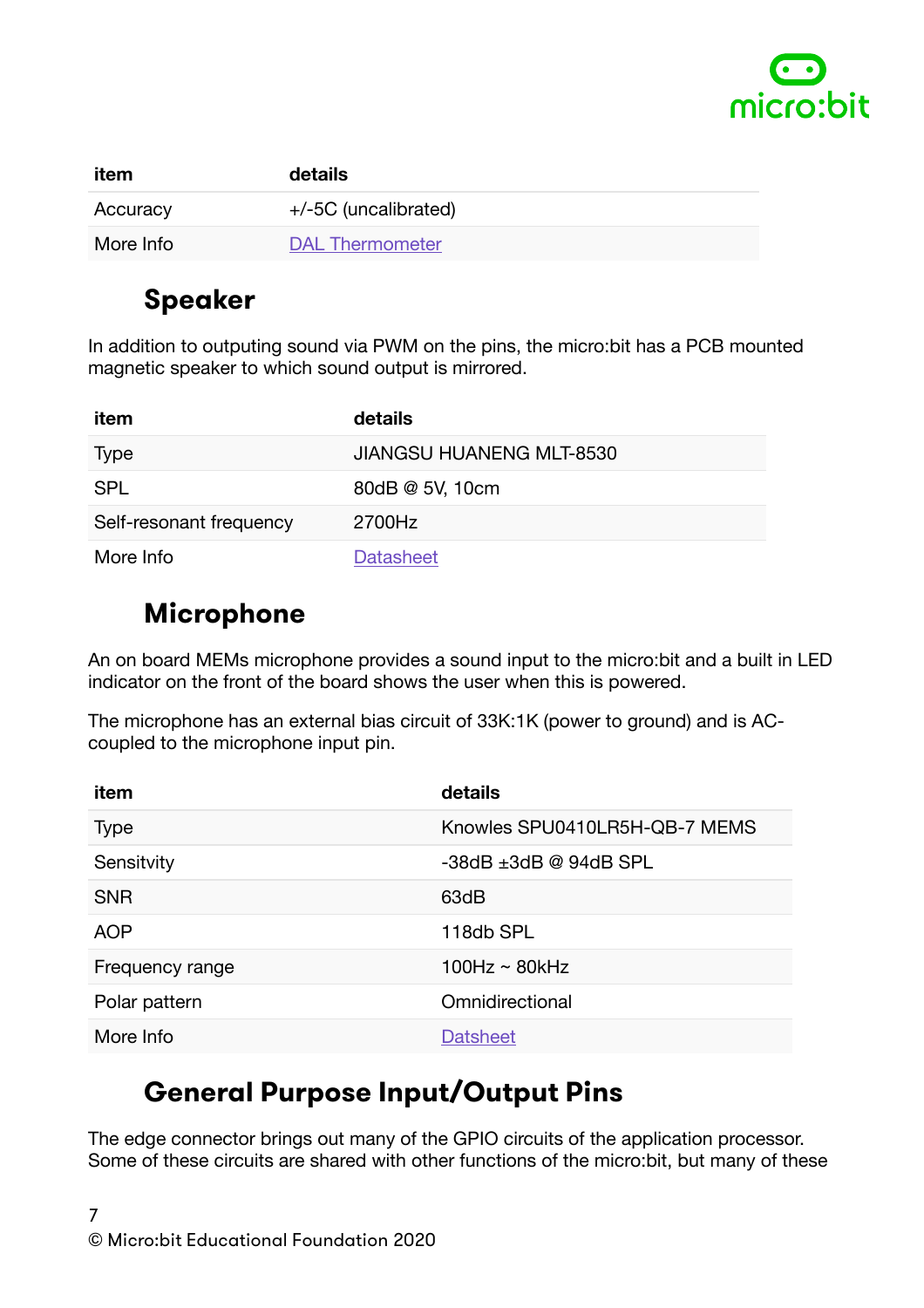

extra circuits can be re-allocated to general purpose use if some software features are turned off.

| item                 | details                                                                               |
|----------------------|---------------------------------------------------------------------------------------|
| <b>Rings</b>         | 3 large IO rings and two large power rings, 4mm plug and crocodile<br>clip compatible |
| <b>GPIO</b> features | 19 assignable GPIO pins                                                               |
|                      | 2 are dedicated to the external I2C interface                                         |
|                      | 6 are used for display or light sensing feature                                       |
|                      | 2 are used for on board button detection                                              |
|                      | 1 is reserved for an accessibility interface                                          |
|                      | 19 may be assigned as digital input or digital output                                 |
|                      | 19 may be assigned for up to 3 simultaneous PWM channels                              |
|                      | 19 may be assigned for 1 serial transmit and 1 serial receive channel                 |
|                      | 6 may be assigned as analog input pins                                                |
|                      | 3 may be assigned to an optional SPI communications interface                         |
|                      | 3 may be assigned for up to 3 simultaneous touch sensing inputs                       |
| ADC resolution       | 10 bit (01023)                                                                        |
| Edge<br>Connector    | <b>Edge connector</b>                                                                 |
| Pitch                | 1.27mm, 80 way double sided.                                                          |
| Pads                 | 5 pads, with 4mm holes                                                                |

#### <span id="page-7-0"></span>**Power supply**

Power to the micro:bit may be provided via 5V on the USB connector, or via a 3V battery plugged into the JST connector. It is also possible (with care) to power the micro:bit from the 3V /GND rings on the edge connector. The 3V /GND rings at the bottom can be used to supply power to external circuits. The board uses an LDO specified up to 300mA, with thermal cut-out for short circuit protection.

| item                                   | details   |
|----------------------------------------|-----------|
| Operating range                        | 1.8V3.6V  |
| Operating current (USB and<br>battery) | 300mA max |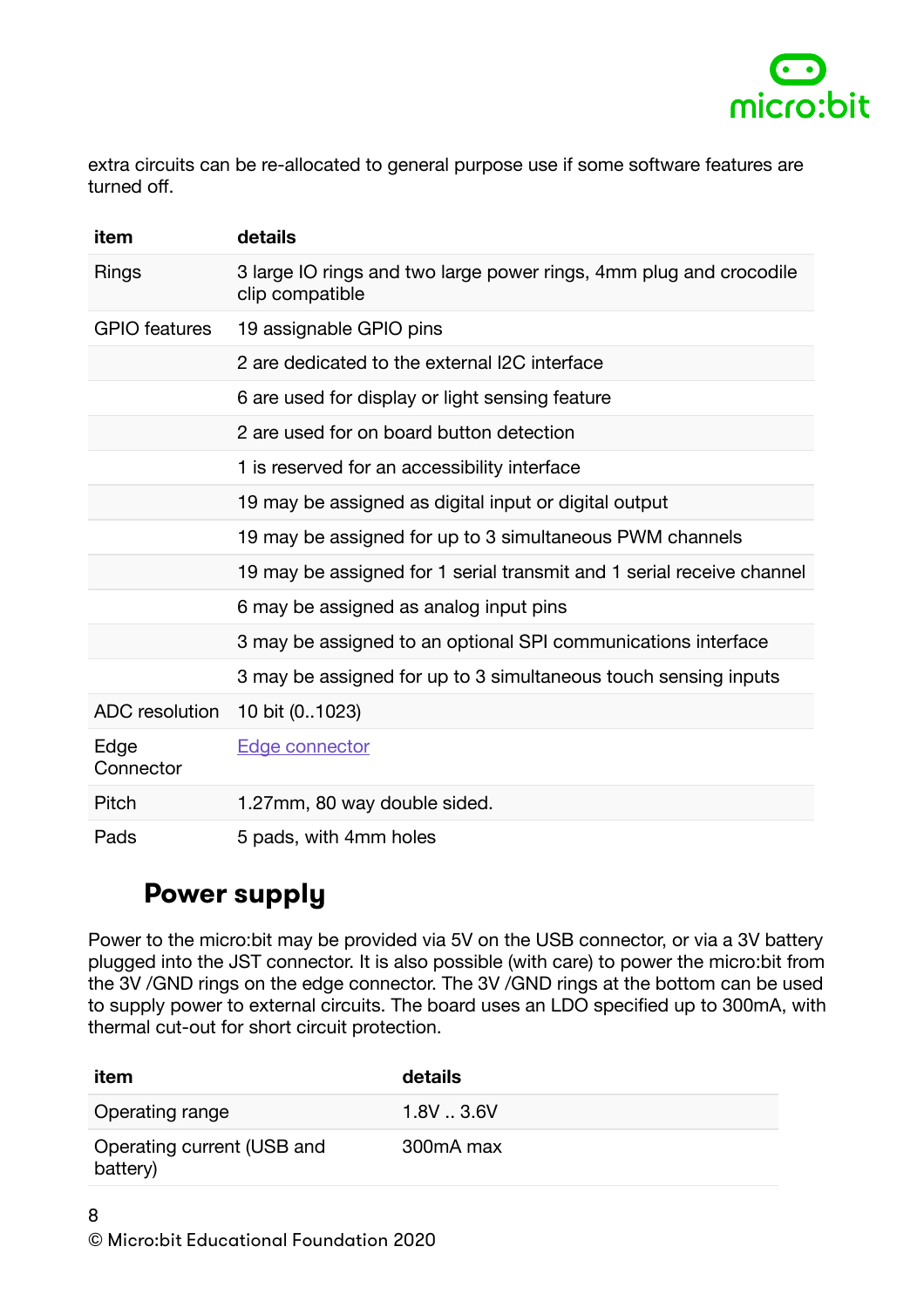

| item                                       | details             |
|--------------------------------------------|---------------------|
| <b>Onboard Peripherals budget</b>          | 90 <sub>m</sub> A   |
| <b>Battery connector</b>                   | JST X2B-PH-SM4-TB   |
| Max current provided via edge<br>connector | 190 <sub>m</sub> A  |
| More Info                                  | <b>Power supply</b> |

#### <span id="page-8-0"></span>**Interface**

The interface chip handles the USB connection, and is used for flashing new code to the micro:bit, sending and receiving serial data back and forth to your main computer.

| item               | details                                          |
|--------------------|--------------------------------------------------|
| Model              | <b>MKL27Z256VFM4</b>                             |
| Core variant:      | Arm Cortex-M0+                                   |
| Flash ROM          | 256KB (128kB reserved for future use as storage) |
| <b>RAM</b>         | 16KB                                             |
| Speed              | 48MHz                                            |
| Debug capabilities | <b>SWD</b>                                       |
| More Info          | DAPLink, KL27 reference manual KL27 data sheet   |

#### <span id="page-8-1"></span>**USB communications**

The micro:bit has an on board USB communications stack, that is built into the firmware of the interface chip. This stack provides the ability to drag and drop files onto the MICROBIT drive in order to load code into the application processor. It also allows serial data to be streamed to and from the micro:bit application processor over USB to an external host computer, and supports the CMSIS-DAP protocol for host debugging of application programs.

| item                  | details                          |
|-----------------------|----------------------------------|
| Connector             | USB micro, MCR-B-S-RA-SMT-CS5-TR |
| <b>USB</b> version    | 2.0 Full Speed device            |
| Speed                 | 12Mbit/sec                       |
| USB classes supported | <b>Mass Storage Class (MSC)</b>  |